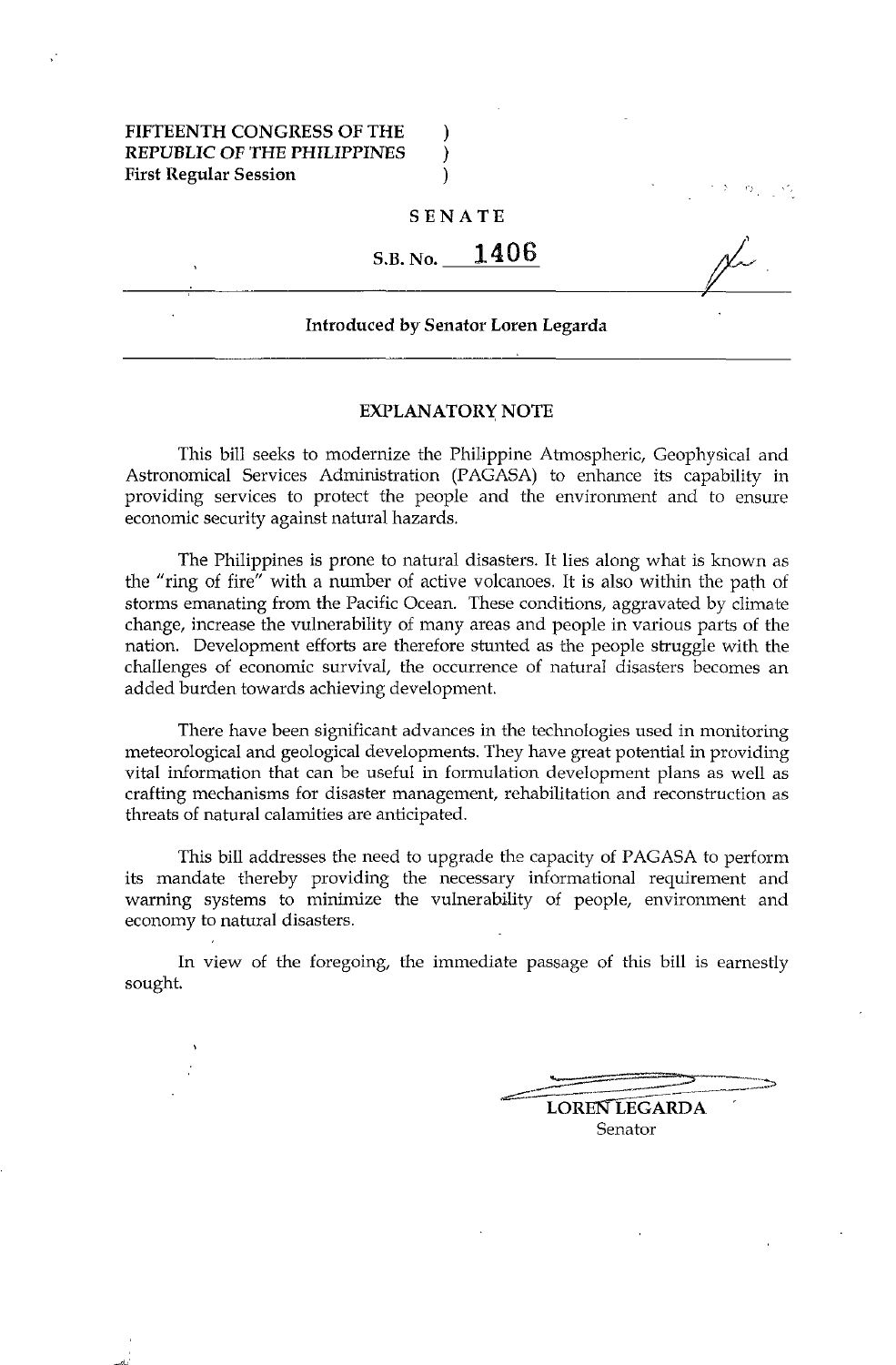## FIFTEENTH CONGRESS OF THE REPUBLIC OF THE PHILIPPINES First Regular Session

30. 译 早/元

### SENATE

) ) )

S.B. No. 1406

 $\overline{\mathscr{N}}$ I

#### Introduced by Senator Loren Legarda

## AN ACT PROVIDING FOR THE MODERNIZATION OF THE PHILIPPINE ATMOSPHERIC, GEOPHYSICAL AND ASTRONOMICAL SERVICES ADMINISTRATION, PROVIDING FUNDS THEREFORE AND FOR OTHER PURPOSES

Be *it enacted by the Senate and the House of Representatives of the Philippines in Congress assembled:* 

1 SECTION 1. *Title.* - This Act shall be known as the "The PAGASA" 2 Modernization Act of 2010."

3

4 SEC. 2. *Declaration of Policy.* - It is hereby declared the policy of the State to 5 utilize scientific knowledge and information as an effective instrument to ensure the 6 safety, well being, economic security and of all the people and the environment 7 against natural hazards; and to promote national progress and contribute to regional 8 socio-economic development through various applications of meteorology, 9 geophysics and space sciences. Toward this end, the state shall undertake the 10 modernization of the Philippine Atmospheric, Geophysical and Astronomical 11 Services Administration (PAGASA) to elevate its technological and operational 12 capacity to effectively perform its mandate to secure the safety and well being of the 13 people and to contribute to national progress.

14

15 SEC. 3. *Objectives.* - Pursuant to the foregoing policy, the PAGASA 16 modernization program shall be implemented in accordance with the following 17 objectives:

18 a) To upgrade physical resources and operational techniques through 19 acquisition of state-of-the-art instruments, equipment and facilities to 20 improve capabilities in providing timely and reliable forecasting, warning

1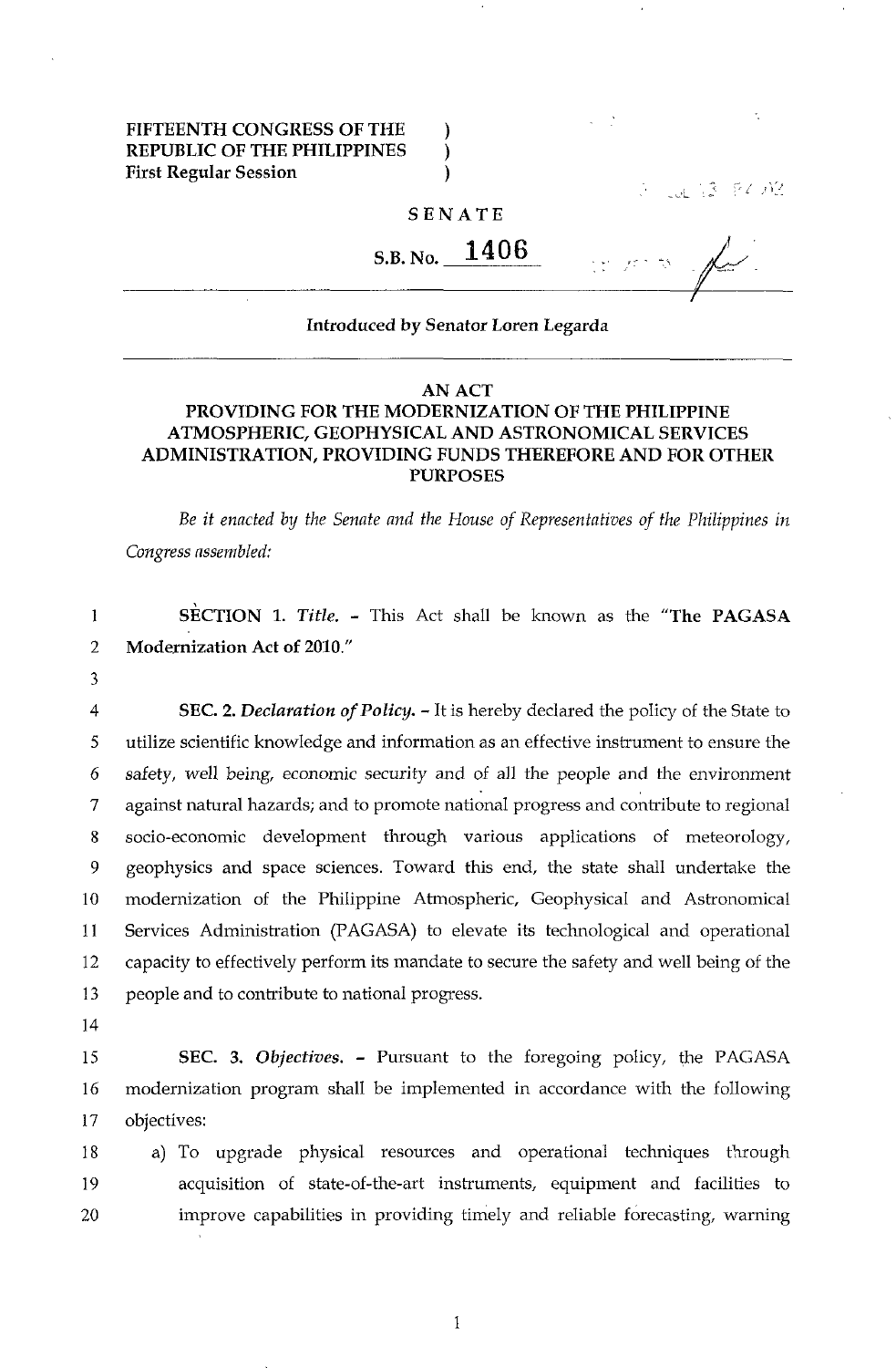| 1              | services, and information for agriculture, transportation, and other industries      |
|----------------|--------------------------------------------------------------------------------------|
| $\overline{2}$ | across the country;                                                                  |
| 3              | b) To raise the research and development capability and human resource               |
| 4              | development, adopting a rationalized and integrated approach, with focus on          |
| 5              | improvement of operations for specialized services and cost recovery;                |
| 6              | To develop mechanisms for integrating disaster management and socio-<br>$\mathbf{C}$ |
| 7              | economic development planning at the national and local levels;                      |
| 8              | d) To establishment of regional weather service centers strategic areas in the       |
| 9              | country to broaden the agency's bases for delivery of service to the                 |
| 10             | countryside; and                                                                     |
| 11             | e) To cultivate greater awareness by the public of weather system through the        |
| 12             | educational projects and programs in storm signals, the progress of typhoons,        |
| 13             | climatic changes, and other related information.                                     |
| 14             |                                                                                      |
| 15             | SEC. 4. Period of Implementation. - The modernization program under this             |
| 16             | Act shall be implemented over a period of six (6) years: Provided, however, that     |
| 17             | payments for amortization of outstanding multi-year contract obligations incurred    |
| 18             | under this Act may extend beyond this period.                                        |
| 19             |                                                                                      |
| 20             | SEC. 5. Formulation and Submission of PAGASA Modernization Program. -                |
| 21             | The Secretary of the Department of Science and Technology (DOST) and the Director    |
| 22             | of PAGASA, in coordination with the Secretary of the Department of Budget and        |
| 23             | Management (DBM) and the Director-General of the National Economic and               |
| 24             | Development Authority (NEDA), shall be responsible for formulating the PAGASA        |
| 25             | Modernization Program based on the policy objectives provided in this Act.           |
| 26             | Within ninety (90) days from the effectivity of this Act, the Secretary of the       |
| 27             | (DOST); shall submit to the President the PAGASA Modernization Program for final     |
| 28             | approval.                                                                            |
| 29             |                                                                                      |
| 30             | SEC. 6. PAGASA Modernization Fund. - There is hereby created the PAGASA              |
| 31             | Modernization Fund which shall be used exclusively to finance the implementation     |
| 32             | of the modernization program, but not to include salaries and allowances, shall be   |
| 33             | funded out of the following sources:                                                 |
| 34             | Appropriation for the PAGASA Modernization Program of Five Billion Pesos<br>a)       |
| 35             | (P5,000,000,000.00);                                                                 |

 $\frac{1}{2}$ 

2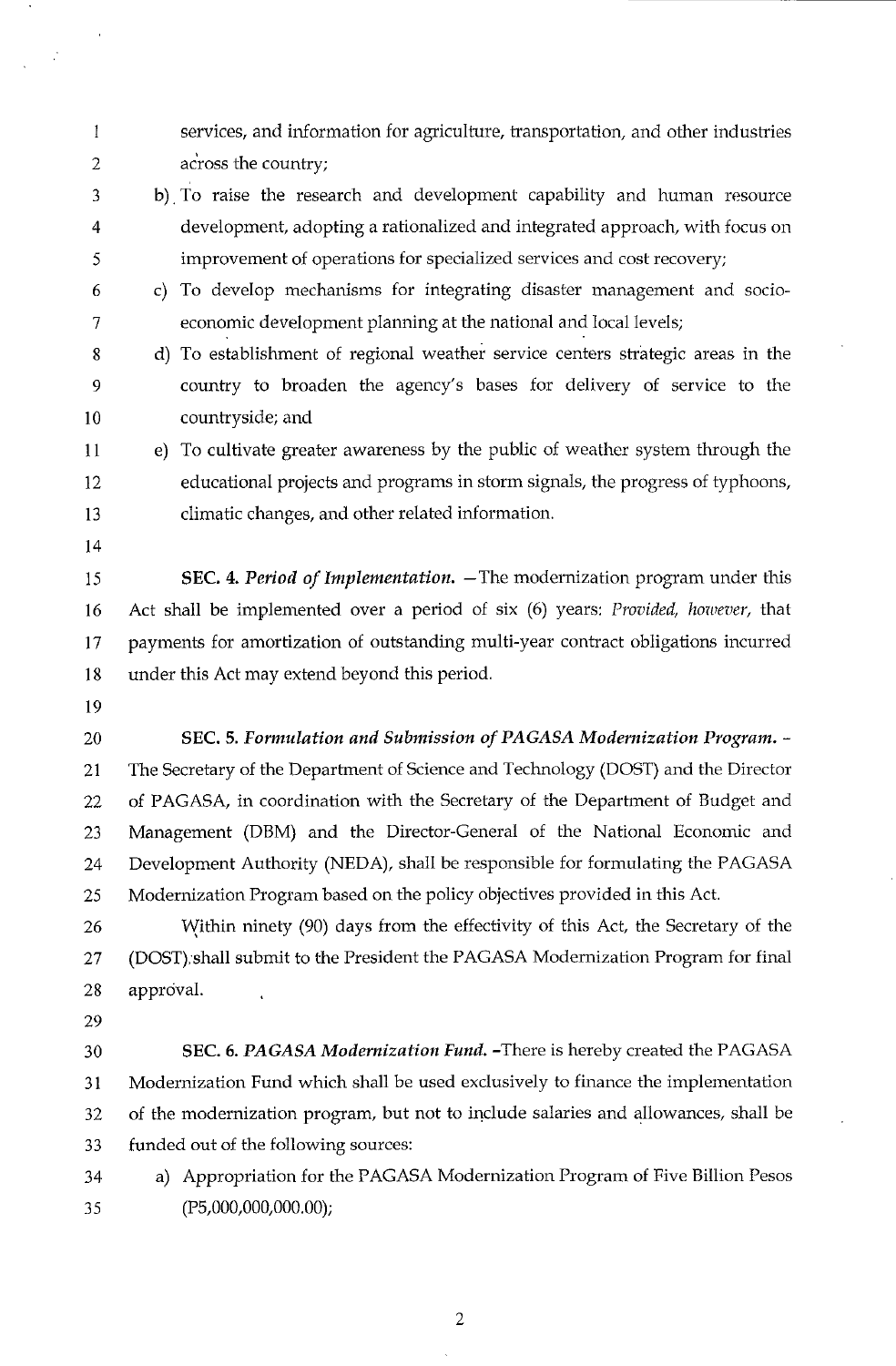- I b) A portion of the net income of the Philippine Amusement and Gaming 2 Corporation (PAGCOR) to be taken from the fifty percent (50%) share of the 3 National Government;
- 
- 4 c) Grants, bequests, and donations whether from local or foreign sources;
- 5 d) Funds from budgetary surplus, if any, as may be authorized by Congress; 6 and
- 7 e) All interest income of the trust fund.

8 The trust fund shall be administered by the Secretary of the DOST in accordance 9 with existing government auditing rules and regulations.

- 10
- 11 SEC. 7. *PAGASA Modernization Program Oversight Committee.* -There is 12 hereby created the PAGASA Modernization Program Oversight Committee 13 composed of the Secretaries of the DOST and the Department of Budget and 14 Management (DBM), the Director of PAGASA, the Chairpersons of the Committee 15 on Science and Technology of the Senate and the House of Representatives, one (1) 16 representative each from the Commission on Audit (CoA), the Office of the 17 President, and the Director-General of the NEDA. The committee shall receive 18 progress reports, evaluate the implementation of the program and provide 19 recommendations for the effective attainment of the program's objectives as 20 provided for in this Act. The Committee shall be Chaired by the Secretary of the 21 DOST.
- 22

23 **SEC. 8.** *Progress Report.* -The Director of PAGASA shall prepare annual 24 report on the status of the implementation of the PAGASA Modernization Program. 25 The annual report shall be submitted, through the Secretary to the DOST, to the 26 President and all the members of the PAGASA Modernization Program Oversight 27 Committee.

- 28
- 

29 **SEC. 9.** *Cost Recovery Measures.* - The PAGASA, with the approval of the 30 DOST Secretary, shall implement a sustainable cost recovery program that will 31 allow it to earn revenue from its issuance of specialized weather information, 32 certifications, and scientific and technical publications for which the necessary fees 33 can be charged; Provided that one hundred percent (100%) of the fees collected shall 34 be retained by PAGASA for he next twenty (20) years starting six (6) years after the 35 effectivity of this Act, for the operation and maintenance of the equipment acquired 36 during the modernization program; Provided, .however, that no fees shall be